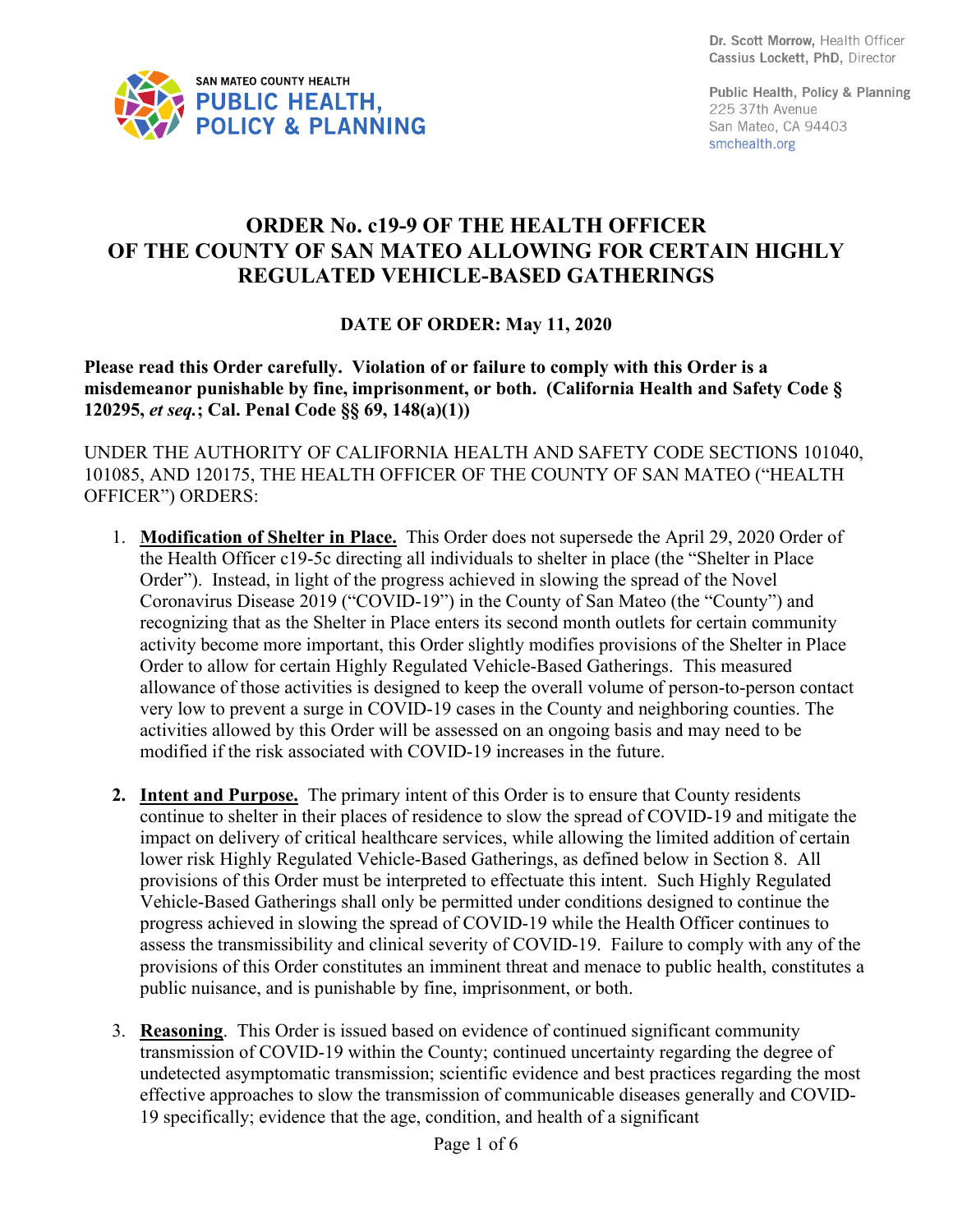

portion of the population of the County places it at risk for serious health complications, including death, from COVID-19; and further evidence that others, including younger and otherwise healthy people, are also at risk for serious outcomes. Due to the outbreak of the COVID-19 disease in the general public, which is now a pandemic according to the World Health Organization, there is a public health emergency throughout the County. Making the problem worse, some individuals who contract the virus causing the COVID-19 disease have no symptoms or have mild symptoms, which means they may not be aware they carry the virus and are transmitting it to others. Further, evidence shows that the virus can survive for hours to days on surfaces and be indirectly transmitted between individuals. Because even people without symptoms can transmit the infection, and because evidence shows the infection is easily spread, uncontrolled gatherings and other direct or indirect interpersonal interactions can result in preventable transmission of the virus. The scientific evidence shows that at this stage of the emergency, it remains essential to continue to slow virus transmission to help (a) protect the most vulnerable; (b) prevent the health care system from being overwhelmed; (c) prevent longterm chronic health conditions, such as cardiovascular, kidney, and respiratory damage and loss of limbs from blood clotting; and (d) prevent deaths.

- 4. **Cases Within the County**. The collective efforts taken to date regarding this public health emergency have slowed the virus' trajectory, but the emergency and the attendant risk to public health remain significant. As of May 8, 2020, there are 1425 confirmed cases of COVID-19 in the County and 56 deaths. The cumulative number of confirmed cases continues to increase, though the rate of increase has slowed in the days leading up to this Order. Evidence suggests that the restrictions on mobility and social distancing requirements imposed by the Shelter in Place Order (and the March 16, 2020 prior shelter-in-place order) are slowing the rate of increase in community transmission and confirmed cases by limiting interactions among people, consistent with scientific evidence of the efficacy of similar measures in other parts of the country and world.
- 5. **Guidance of Health Officer, CDC, CDPH**. This Order comes after the release of substantial guidance from the Health Officer, the Centers for Disease Control and Prevention, the California Department of Public Health, and other public health officials throughout the United States and around the world, including the widespread adoption of orders imposing similar social distancing requirements and mobility restrictions to combat the spread and harms of COVID-19. The Health Officer will continue to assess the quickly evolving situation and may modify or extend this Order, or issue additional Orders, related to COVID-19, as changing circumstances dictate.
- 6. **Incorporation of County Orders**. This Order is issued in accordance with, and incorporates by reference, the March 4, 2020 Proclamation of a State of Emergency issued by Governor Gavin Newsom, the March 3, 2020 Proclamation by the Director of Emergency Services Declaring the Existence of a Local Emergency in the County, the March 3, 2020 Declaration of Local Health Emergency Regarding Novel Coronavirus 2019 (COVID-19) issued by the Health Officer, the March 10, 2020 Resolution of the Board of Supervisors of the County of San Mateo Ratifying and Extending the Declaration of a Local Health Emergency, the April 7, 2020, Board of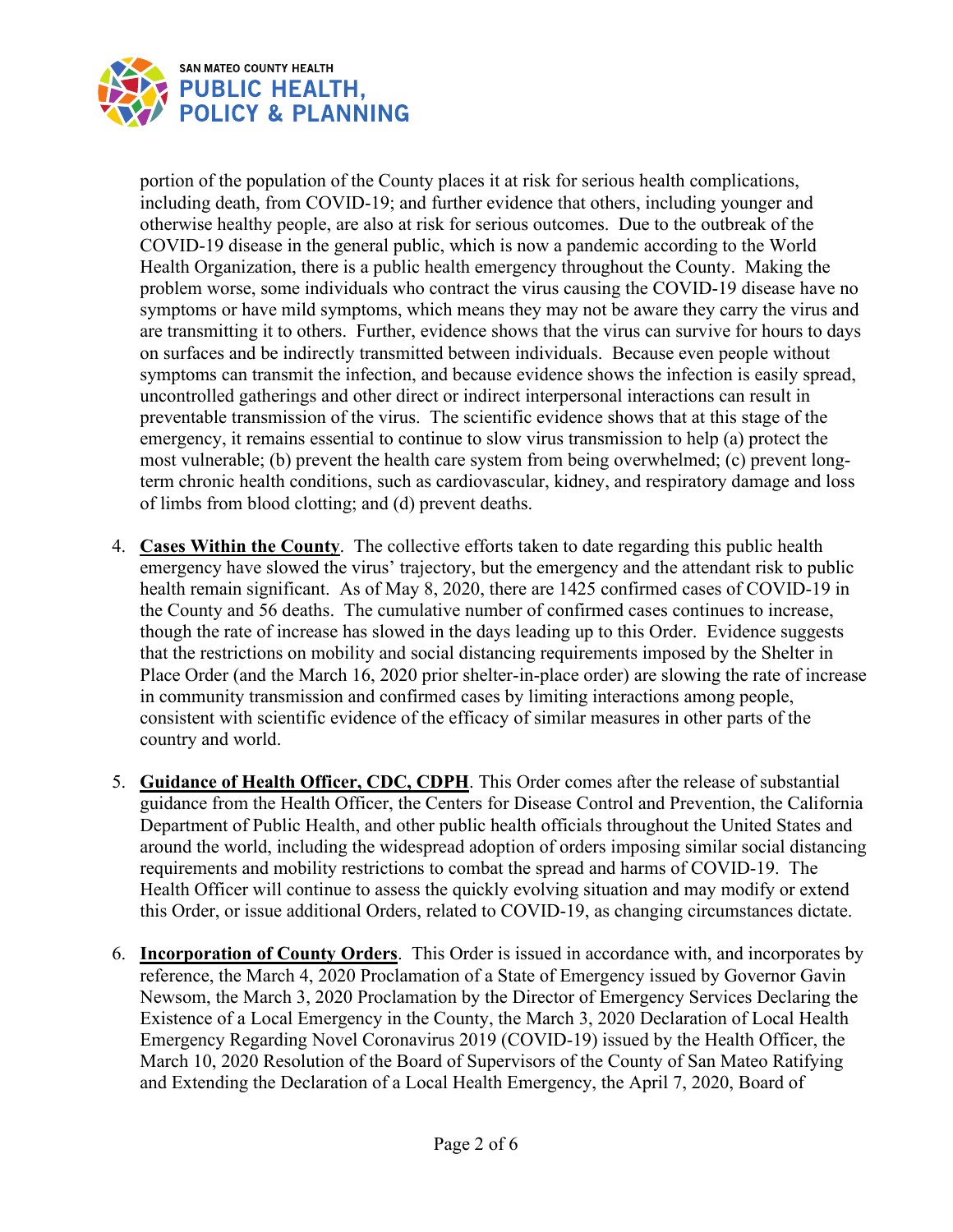

Supervisors' Resolution Further Extending the Proclamation of Local Health Emergency Until the County Takes Action to Terminate the Local Emergency, the April 15, 2020 Order of the Health Officer No. c19-1b extending and revising the Order restricting visitors to skilled nursing facilities to all residential type facilities, the April 13, 2020 Order of the Health Officer No. c19- 3c extending and revising the School Operations Modification Order, the March 24, 2020 Order of the Health officer No. c19-4 directing all laboratories conducting COVID-19 diagnostic tests to report COVID-19 test information, the April 29, 2020 Shelter in Place Order No. c19-5c, the April 6, 2020 Orders of the Health Officer Nos. c19-6 and c19-7 requiring isolation for COVID-19 positive individuals and quarantine of Close Contacts of COVID-19 positive individuals, and the April 17, 2020 Order of the Health Officer No. c19-8 requiring members of the public and workers to wear face coverings (the "Face Covering Order").

**State Order**. This Order is also issued in light of the March 19, 2020 Order of the State Public Health Officer (the "State Shelter Order"), which set baseline statewide restrictions on nonresidential business activities, effective until further notice, as well as the Governor's March 19, 2020 Executive Order N-33-20 directing California residents to follow the State Shelter Order and the May 4, 2020 Executive Order N-60-20 directing the State Public Health Officer to establish criteria to determine whether and how, in light of local conditions, local health officers may implement public health measures less restrictive than the statewide public health directives. It is also issued in light of the position taken by the State of California in Gish v. Newsom, 20 cv 00755 (C.D.Cal), in which the Governor posited that such drive-in type gatherings could occur under his Order as a "technology" based alternative.

7. **Applicability**. All individuals currently living, working, or visiting within the County are ordered to continue to follow the Shelter in Place Order. In addition to the listed exemptions as defined in the Shelter in Place Order, individuals within the County may also engage in certain Highly Regulated Vehicle-Based Gatherings as defined in Section 8 below.

## 8. **Definitions and Exemptions**.

- a. For the purposes of this Order, a Highly Regulated Vehicle-Based Gathering is a gathering where during the entirety of the gathering every participant, excluding the Host, Personnel, and security, except as expressly provided herein, remains in a fully enclosed motorized vehicle parked at least six feet apart from other vehicles and where all occupants of each enclosed vehicle are members of a single household. For clarity, an enclosed vehicle does not include a motorcycle, a convertible with the top open, a vehicle with no doors, or bicycle.
- b. Vehicle-Based Gatherings must adhere to the following requirements:
	- i. **Host, Personnel, Gathering Plan.** The gathering must have a designated organizational host who is responsible for ensuring compliance with this Order and the Shelter in Place Order during the gathering ("Host"). Only those personnel of the organization necessary to facilitate the gathering and to ensure compliance with this Order can be present ("Personnel"). In addition, the Host must: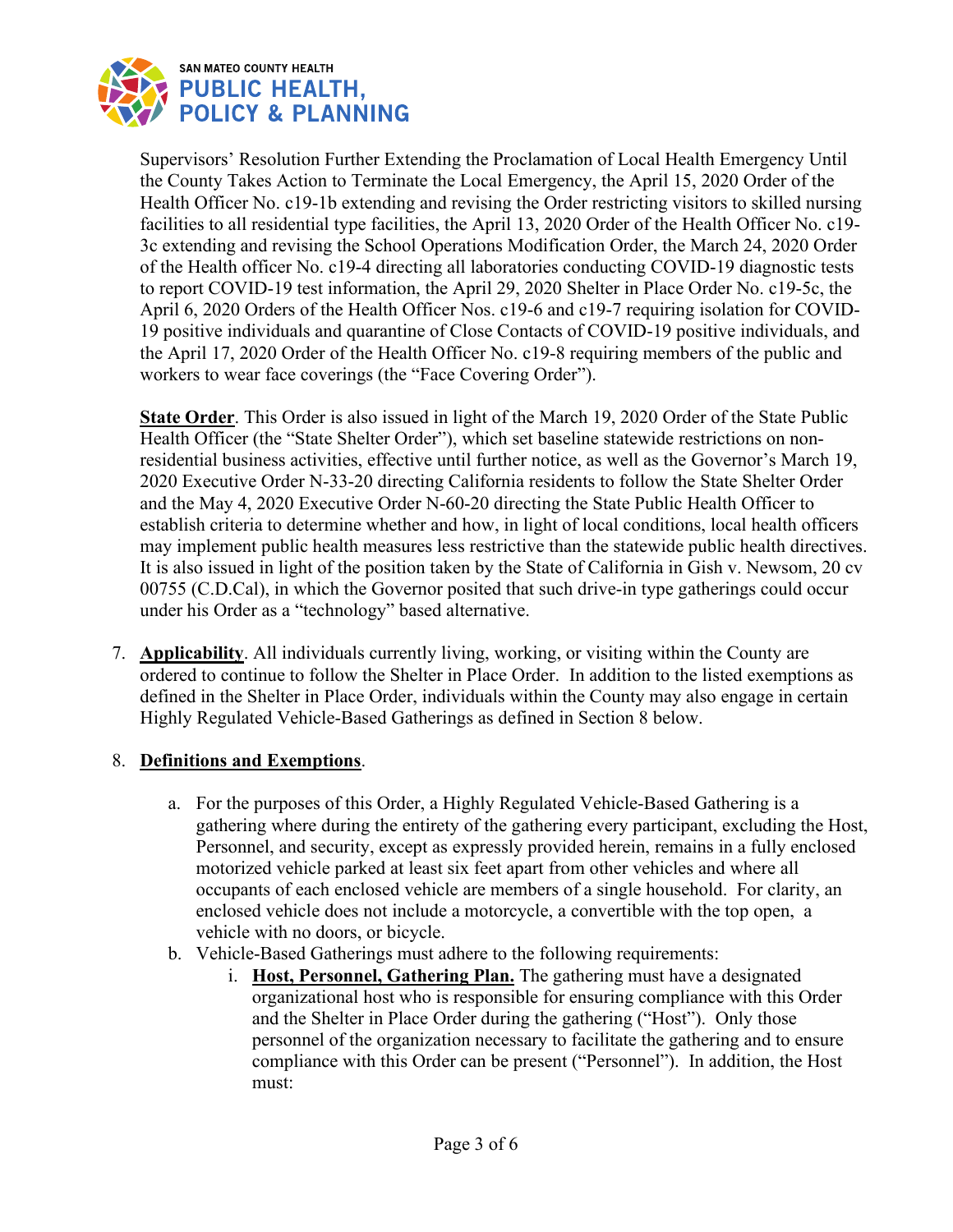

- 1. For gatherings of more than 10 vehicles, request security staffing provided by the local law enforcement agency with primary jurisdiction for the location of the event (the "Agency") and pay reasonable costs as established by the Agency. If the Agency declines to provide such security, the Host is responsible for acquiring private security sufficient to ensure compliance with the Order and address any traffic and safety issues at its own cost. The amount of security necessary shall be determined by the entity providing security but should be no more than that deemed necessary to maintain safety and ensure compliance with the Order. For clarity, if the Host already employs security, it may use its existing security officers.
- 2. Develop and provide the local law enforcement, upon request, with a Highly Regulated Vehicle Based Gathering Plan ("Gathering Plan"), as described in Section 8(c). The Gathering Plan must be substantially in the form attached to this Order as Appendix A. Ensure participants and Personnel adhere to the Face Covering Order and the Social Distancing Requirements as described in the Shelter in Place Order at all times.
- ii. **Occupants of Vehicles**. The occupants of a vehicle must be members of the same household and shall not change vehicles during the gathering. Further, no more than the legal occupancy in the vehicle is allowed. Personnel and security are not considered occupants of a vehicle and may remain outside.
- iii. **Location**. The gathering must take place in an outside location large enough to accommodate the distancing requirements of this Order and the Shelter in Place Order, e.g. a parking lot or similar space. Further, line spacing between vehicles must be sufficient to allow for emergency entry and exit. . The location must be such that it can ensure exclusion of those not invited, but this requirement can be achieved by security. If the location is not the property of the Host, the Host must provide the property owner of the location with the Gathering Plan and obtain written permission or agreement to utilize a location that specifically acknowledges receipt of the Gathering Plan.
- iv. **Invite Only**. The gathering must proceed by invitation only, with the limit tied to the capacity size of the location.
- v. **Limits**. Each gathering is limited to no more than 200 vehicles and can be no longer than 3 hours.
- vi. **Windows**. If any of the windows on a vehicle is open, the occupants of the vehicle must wear a face covering in conformance with the Face Covering Order.
- vii. **Remain in Vehicle Exceptions**. Except as provided to use the bathroom in Section  $8(b)(x)$  or for an emergency, occupants of a vehicle may only exit the vehicle if and when the Host has specifically given express permission for a brief period of time. Such permission must be limited to one vehicle at a time. For clarity, occupants cannot use their time outside of the vehicle to interact with occupants of other vehicles.
- viii. **Local Law**. The gathering must comply with general requirements of the jurisdiction where it occurs, including any permit program established by a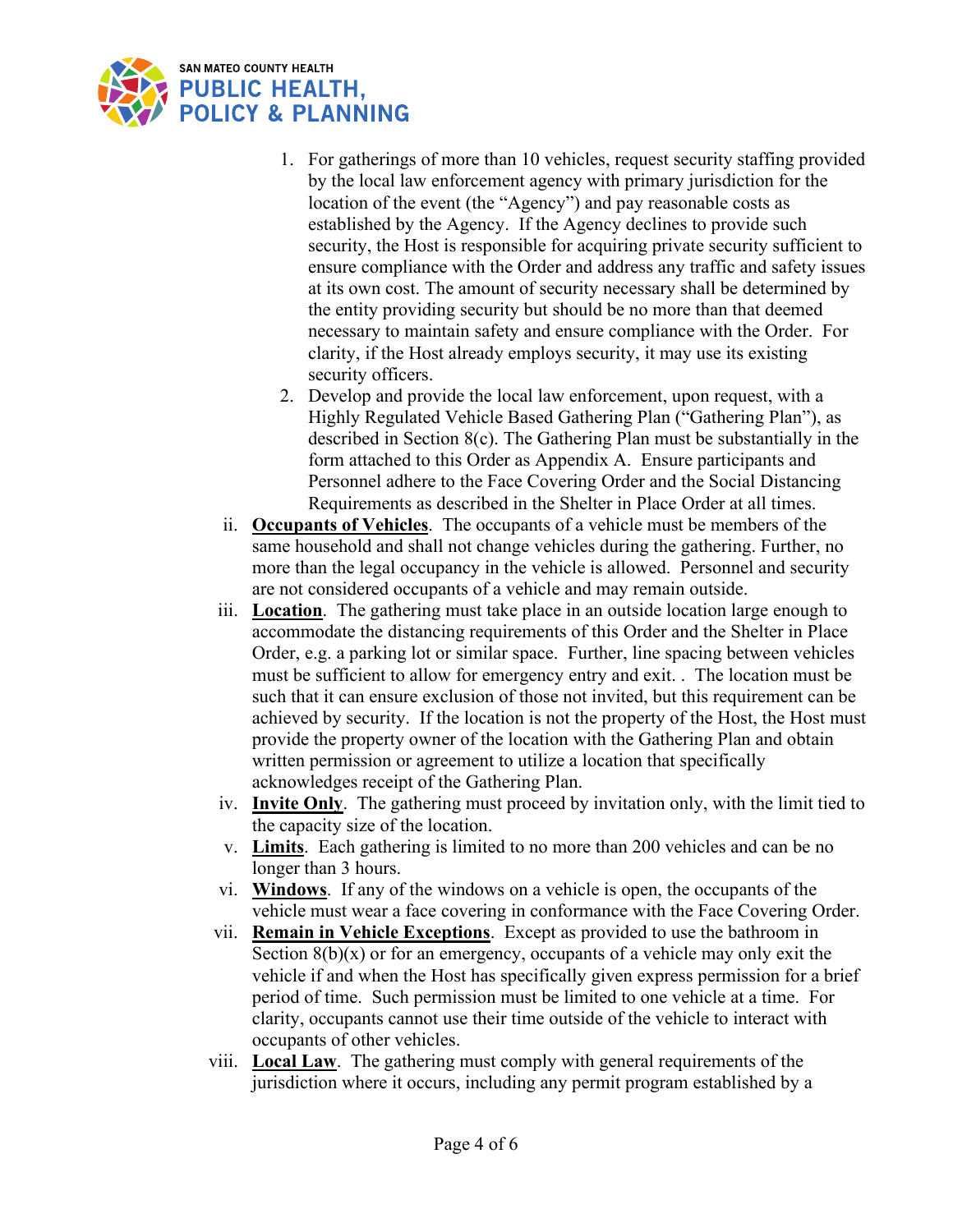

jurisdiction. Jurisdictions that require a permitting process must be provided a copy of the Gathering Plan as described in Section 8(c).

- ix. **Prohibition on Providing, Selling, or Exchanging**. No sales or exchanges of any items or food is permitted during the gathering. As a limited exception, the Host may provide a significant item to one participant at a time, e.g. a diploma or other paper, while adhering to Social Distancing Requirements described in the Shelter in Place Order and the Face Covering Order. Any items or food and related refuse brought by occupants of a vehicle must remain in the vehicle.
- x. **Bathrooms**. If the Host of the gathering makes bathrooms available during the event, bathrooms must be disinfected by the Host or Personnel between uses. A Host, with the optional assistance of Personnel, must establish a line system that adheres to Social Distancing Requirements as described in the Shelter in Place Order and which is actively supervised by the Host or Personnel. No more than 10 people are allowed to wait in line at the same time. The Host must also make hand sanitizer or a hand washing station available to the users of the bathrooms.
- c. **The Gathering Plan**. The Gathering Plan must be provided, upon request, to local law enforcement at least one week before the event regardless of whether it has agreed to provide security. The Gathering Plan must also be provided in advance to each invitee and to the local jurisdiction if such jurisdiction has a permitting process. The Gathering Plan must also be posted prominently at the gathering location and must include the following, as applicable:
	- i. Host contact information, including cell phone number and e-mail address;
	- ii. The total number of Personnel that will be providing services during the gathering;
	- iii. How it will limit the number of vehicles that can enter the designated location for the event;
	- iv. How the arrangement of vehicles will allow for six-foot distance from one another and at all times;
	- v. How the arrangement of vehicles will allow for line spacing between vehicles sufficient for emergency exist;
	- vi. How the Host, Personnel, and security will monitor the gathering so that only the occupants of one vehicle are allowed to exit their vehicle at a time during the gathering (except for bathroom use and emergency);
	- vii. If applicable, how the Host or Personnel will monitor the line at the bathrooms to ensure Social Distancing Requirements are being met and no more than 10 people are waiting in line;
	- viii. If applicable, how the Host or Personnel will ensure the bathrooms will be disinfected between uses; and
	- ix. If providing private security, the name of the security company and how security will ensure compliance with this Order. For clarity, if the Host already employs security, it may use its existing security officers and identify those employees.
- d. **Essential Activity**. Attending a Highly Regulated Vehicle-Based Gathering will be considered an Essential Activity as defined by the Shelter in Place Order.